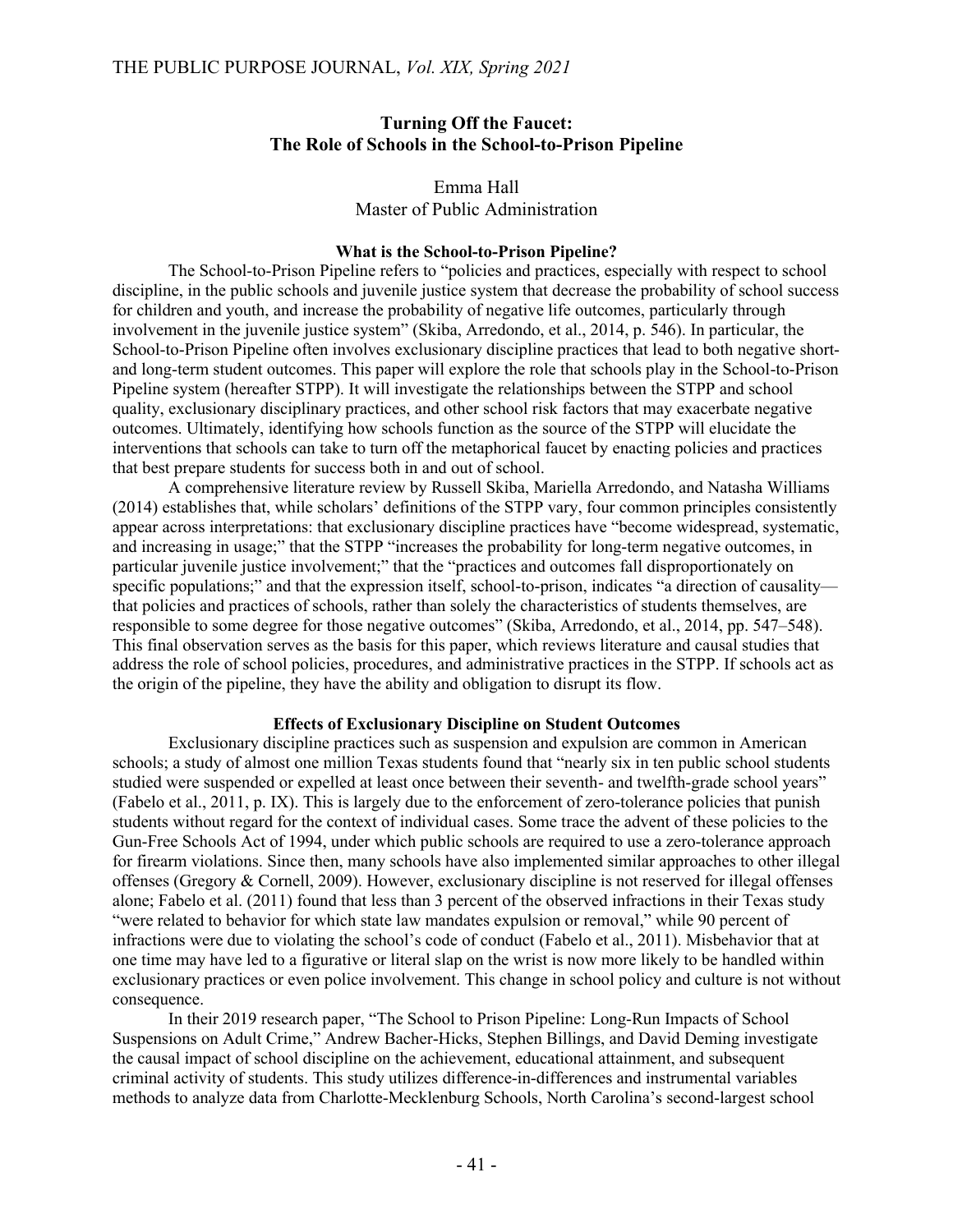# TURNING OFF THE FAUCET

district, from 1998-2011, before and after a race-blind redistricting policy was enacted. The authors generated predictions of school effects on suspensions and leveraged the rezoning of the schools by estimating "the effects of students who live in the same neighborhoods and attended the same school in 2001-02, but were re-zoned into two different schools in 2002-03" (Bacher-Hicks et al., 2019, p. 11). The outcomes of the study indicate that attending schools with stricter policies negatively impacts students in the long run. The authors found that students who attend a school with a one standard deviation increase in suspension effect are 17% more likely to have ever been arrested and 20% more likely to have ever been incarcerated than students in their respective sample means (Bacher-Hicks et al., 2019, p. 18). They conclude that exclusionary punishment for misbehavior in school leads to increased crime in adulthood, thus confirming "that there is, in fact, a 'school to prison pipeline,'" which disproportionately affects male students of color (Bacher-Hicks et al., 2019, p. 27).

This finding is significant, as it provides quantitative, causal evidence that the STPP exists and is not merely a metaphorical concept. However, one alternative explanation this study fails to consider is the possibility that there may be a macro-level factor of a school's culture that impacts both suspension rate and life outcomes. For example, the authors determined that individual principals played a crucial role in school disciplinary practices; this indicates that perhaps school leaders and the cultures they imbue could explain some variation in student outcomes. Nevertheless, this causal study provides quantitative evidence that schools with strict discipline policies increase adult crime.

Similar outcomes were confirmed by a non-causal 2018 study by Janet Rosenbaum, in which individuals who had been suspended in school were matched, using 60 variables, to other individuals who had not been suspended. Twelve years after their respective suspensions, Rosenbaum found that "suspended youth were less likely to have a high school diploma or BA, and more likely to be expelled, arrested, convicted, and to have been imprisoned or on probation" (Rosenbaum, 2018, p. 529).

It is important to note that schools do not dole out disciplinary practices equally across demographics. Bacher-Hicks et al. observed significant racial disparities in the censure of students. Specifically, they found that Black and Latino male students were suspended at more than three times the rate of white male students. (Bacher-Hicks et al., 2019). Black female students are also "overrepresented in both out-of-school suspensions and expulsions," an outcome that has worsened over time (Paul et al., 2019, p. 341). A limited research base suggests that LGBTQ+ youth also experience school discipline disproportionately. LGBTQ+ youth may specifically be disciplined for infractions for which their straight peers are less likely to be punished, including public displays of affection and dress-code violations for defying heteronormative gender expressions (Snapp et al., 2015). Likewise, students with disabilities also bear disproportionate disciplinary practices; they are suspended at more than twice the rate of students without disabilities. Further, students with disabilities "represent a quarter of students subjected to a school-related arrest, even though they are only 12 percent of the overall student population" (National Council on Disability, 2015, p. 11). Students whose identities place them at the intersection of racism and ableism experience even more incommensurate disciplinary practices: one in four Black K-12 students with disabilities were suspended at least once during the 2009-10 school year (Losen & Gillespie, 2012, p. 7). Exclusionary discipline is applied in a discriminatory fashion, and students with marginalized identities find themselves being pushed out of school and into the carceral system.

#### **The Effect of School Quality on Student Criminality**

While exclusionary discipline plays an important role in the STPP, when considering the ways in which schools could disrupt the pipeline to prison, one must also examine preventative measures for criminal activity outside of school. In David Deming's 2011 study, "Better Schools, Less Crime?," he uses random assignment and an ordinary least squares regression to analyze the effects of school quality on criminality. Like Bacher-Hicks et al., Deming capitalizes on the changes in school assignment caused by Charlotte-Mecklenburg Schools' 2002 redistricting initiative. By comparing detailed administrative data from redistricted schools with state and local arrest and incarceration records, Deming uses OLS to analyze the effects of a student winning a lottery (a random outcome) to attend a top-choice school on adult criminality. He finds that "a treatment of between 1 and 4 years of enrollment in a higher quality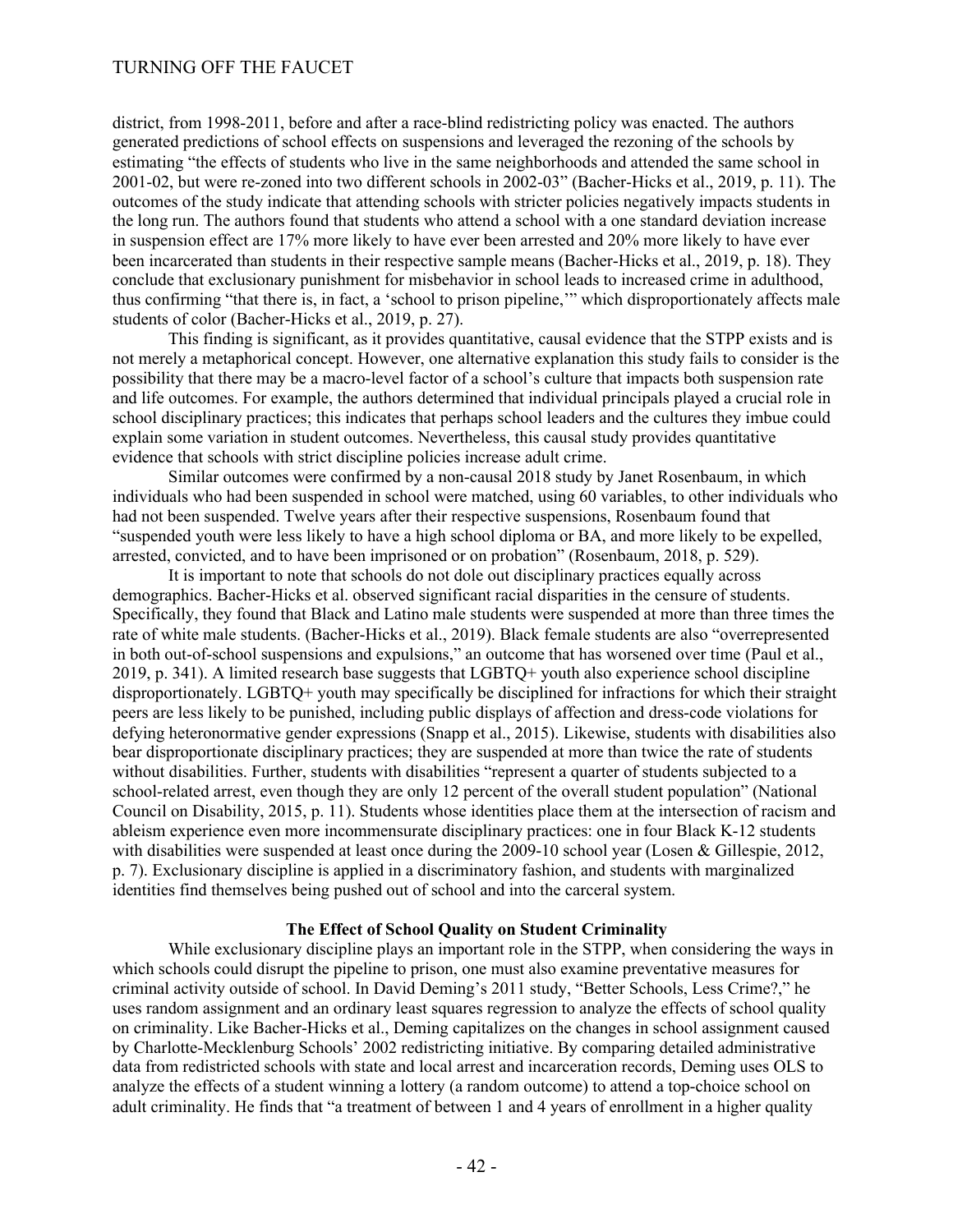public school led to large and persistent reductions in young adult criminal activity." Effects are especially pronounced for students in the sample's top quintile of risk, which is composed mostly of Black males. Ultimately, Deming finds that "across several different outcome measures and scalings of crime by severity, high-risk youth who win the lottery commit about 50% less crime" (Deming, 2011, p. 2065). Interestingly, he finds no effect on student test scores (Deming, 2011, p. 2101).

A limitation of this study is that it does not include data regarding juvenile criminal offenses, so the impact of school quality on juvenile crimes is undetermined. However, in regards to exclusionary discipline outcomes, students who won the lottery were less likely to be involved in an "incident where the punishment was long-term suspension, expulsion, or police involvement," suggesting that school quality can also play a role in decreasing STPP-related disciplinary practices (Deming, 2011, p. 2101). Potential alternative explanations for these findings include peer effects (degree of exposure to crimeprone youth) and enrollment impacts (total time spent in school). However, based on the findings, these explanations do not seem to plausibly outweigh the effect of school quality itself. Another explanation could be human capital returns, suggesting that students who attend better schools may stay in school longer and leave with more skills, empowering them to secure higher-paying employment and leading them to commit fewer crimes. (Deming, 2011, p. 2104). While further research is required to determine what specific aspects of school quality have the most impact on criminal activity, this research demonstrates that schools themselves can prevent future crime and alter the likelihood of a student's future incarceration.

#### **Law Enforcement and the School-to-Prison Pipeline**

In recent decades, police officers have become customary additions to the public school apparatus. Stationed with the intended goals of decreasing student misbehavior and improving student relations with law enforcement, cops serving as School Resource Officers (SROs) usher the criminal justice system directly into public schools. Emily Owens' 2017 study, "Testing the School-to-Prison Pipeline," examines the effect of police presence in schools on students' criminal justice outcomes. Using a difference-in-differences approach, Owens compares student crime and arrests before and after federal grants were allocated to place law enforcement officers in schools through the Cops in Schools (CIS) program. She cross-references ten years of data from the School Survey on Crime and Safety (SSOCS), the National Incident-Based Reporting System (NIBRS), and the National Center for Education Statistics (NCES).

Owens finds that agencies granted CIS funding "seem to serve schools that are disproportionately more dangerous than schools where agencies do not receive funding," with crimes committed in schools comprising a disproportionately large portion of overall crime in the agency's area. Districts served by CIS-affiliated agencies also tend to have less funding available per student and more students enrolled per school (Owens, 2017, p. 18). Police serving schools through CIS learn of more violent crimes and weapon and drug violations taking place in schools, as well as minor violations outside of school. Owens suggests that this demonstrates an increase in citizens' propensity to contact the police. However, CIS presence also leads to increased punitive action on students. "Not only do police learn of more crimes in schools, they also make more arrests for these offenses." The arrest of students under the age of 15 drives the overall increase in student arrests (Owens, 2017, pp. 14, 32).

Student arrests for violent crimes often follow incidents that "could be reasonably characterized as scuffling, rather than acts of life-threatening violence," indicating that something like a schoolyard fight that once may have resulted in a trip to the principal's office may now result in police contact (Owens, 2017, p. 34). Further, she suggests that by the measurement of the number of incidents reported to police, their presence makes schools safer (Owens, 2017, p. 14). However, Owens fails to define what "safer" means beyond the number of incidents reported; safer for whom, and how? Notably, Owens could not determine if involving or notifying an SRO in an incident qualified as reporting the incident to law enforcement. Given that several of her findings were predicated on the number of incidents reported, this is a significant gap. Moreover, the study itself was somewhat less compelling than its counterparts, as the data was at times imprecise and fuzzy. While utilizing federal data allows one to observe nationwide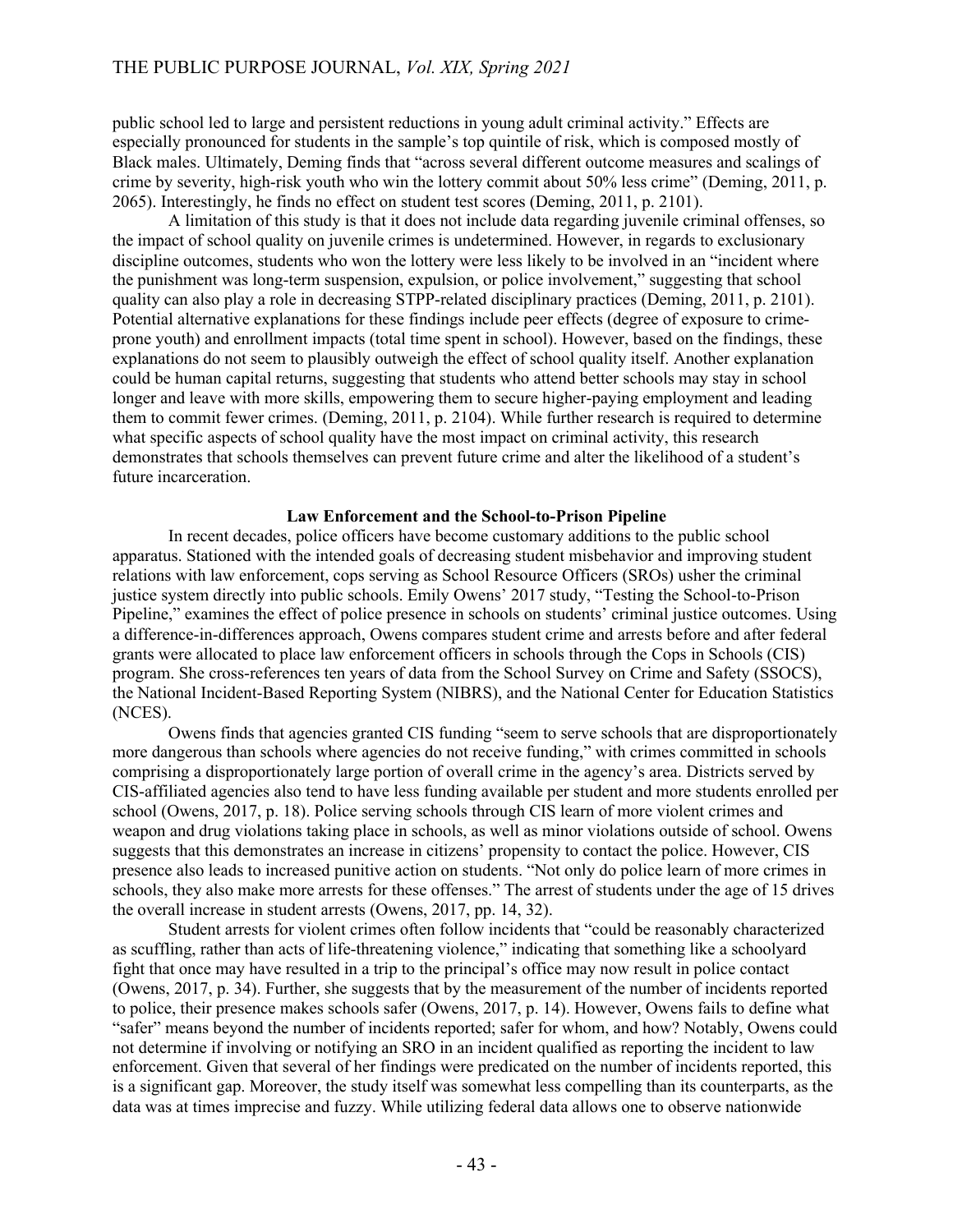patterns, it may also mask valuable information about variations at the state- and community-levels. Still, Owens' findings suggest that the CIS program, regardless of intention, has "resulted in the accumulation of arrest records for young students" (Owens, 2017, p. 14), leading to increased student exposure to the criminal justice system.

#### **Intervening in the School-to-Prison Pipeline**

Just as schools can increase a student's likelihood of encountering the carceral system, they can also reduce it through the use of preventative and/or non-punitive policies and interventions. In their 2017 study, "Exposure to Same-Race Teachers and Student Disciplinary Outcomes," Constance Lindsay and Cassandra Hart analyzed the effect of same-race teachers on the exclusionary discipline of Black students. Using both student fixed effects methodology and instrumental variables, they investigated whether having Black teachers leads Black students to experience less exclusionary discipline compared to when they are taught by different-race teachers. Using six years of individual-level student data from North Carolina, they found that "exposure to a higher fraction of teachers who are Black reduces the likelihood of receiving exclusionary discipline for Black students" (Lindsay & Hart, 2017, p. 498). This finding was true for male and female students across all grade levels, regardless of Free and Reduced-Price Lunch eligibility, and was confirmed by both research methods.

An important consideration is that students are not randomly assigned to their teachers. Lindsay and Hart found that "principals may strategically match teachers and students, such that Black teachers are disproportionately likely to teach students with established records of discipline problems" (Lindsay & Hart, 2017, p. 497). This non-random student sorting can lead to biased, and perhaps underestimated, effects of having a same-race teacher on student discipline outcomes. Further research is needed to determine what aspect of having a same-race teacher drives the most effect, and whether or not it could be replicated by different-race teachers. For example, if the primary factor is having shared experiences based specifically on racial identity or anti-Black racism, it would be unlikely for non-Black teachers to capture this same effect. However, if Black teachers are using distinct pedagogical and classroom management strategies, these strategies could potentially be taught to and successfully implemented by non-Black teachers.

Further research is also needed to help inform the dosage effect of exposure to same-race teachers (e.g., the effect of a primary school teacher with whom a student spends all day, compared to a middle school teacher with whom a student spends 50 minutes). Relatedly, does having one same-race teacher and several different-race teachers impact the likelihood of a student experiencing exclusionary discipline at the hands of a different-race teacher, or is the same-race teacher simply disciplining the student less? Ultimately, Lindsay and Hart's findings suggest that diversifying America's teaching force could lead to a decrease in the use of exclusionary discipline on students of color, in turn plugging one tributary of the STPP.

Non-punitive interventions can also play a role in decreasing the likelihood of students entering the STPP, as evidenced by the 2013 study, "Preventing Youth Violence and Dropout: A Randomized Field Experiment," by Sara Heller, Harold Pollack, Roseanna Ander, and Jens Ludwig. The authors examined the effect of a non-punitive intervention program on violence and dropout rates. Using instrumental variables and a randomized controlled trial of 2,740 male students in grades 7-10 from highcrime Chicago neighborhoods, Heller et al. analyzed a program called "Becoming a Man" (BAM), which was implemented in eighteen Chicago Public Schools by two local nonprofit groups. BAM featured programming both in and after school that exposed students to positive adult role models; occupied them after school, a time when they may otherwise have run into trouble; and utilized aspects of cognitive behavioral therapy (CBT), a psycho-social intervention that encourages metacognition, or "[thinking] about thinking" (Heller et al., 2013, p. 10). Students were divided into four groups: in-school treatment, after-school treatment, both, or none (control).

BAM yielded promising results; participation in the yearlong program led to a 44% decrease in arrest for violent crimes and a 36% decrease in arrest for other crimes for student participants during the program year. However, these effects did not persist into the following year (Heller et al., 2013, pp. 19,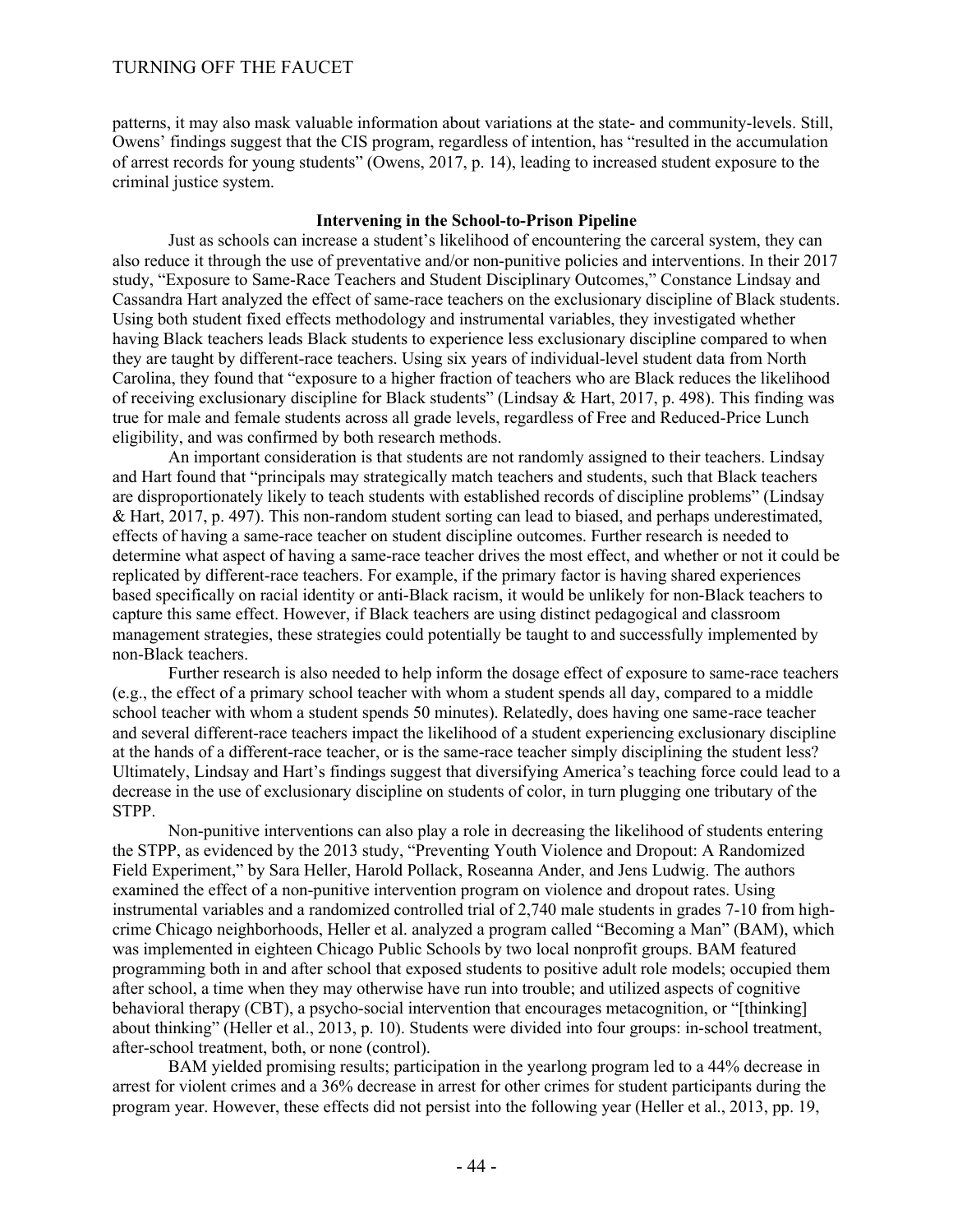20). Heterogeneity in treatment effects suggests that the reduced arrest rates may have been driven by students who had not been arrested prior to program enrollment.

Nevertheless, the program led to academic gains that persisted into the future. While the program participants were too young to graduate during the period of the study, the authors estimate that the improved academic outcomes they observed could translate to a 7-22 percent increase in graduation rates (Heller et al., 2013, p. 6). Interestingly, though in-school participation in the program led students to miss academic classes (as BAM occurred during the school day), the program still yielded positive academic results. The authors hypothesize that the key element of the intervention may be its implementation of cognitive behavioral therapy. "The fact that previous programs that provide interactions with pro-social adults or after-school activities tend not to show similarly large effects is at least suggestive evidence that the novel ingredient here – CBT – may be important" (Heller et al., 2013, p. 6). The dosage effect of this study was promising, with student participants completing an average of only 13 out of 27 one-hour sessions, suggesting that further exposure could potentially lead to more pronounced results.

A confounding factor of this study concerned the intent to treat: only half of the youth assigned to treatment chose to participate. This leaves room for bias due to the potentially differing characteristics of students who choose to participate compared to those who opt out. Another confounding factor the authors observed was some degree of contamination between treatment and control groups. Further research is necessary to understand why the effects on student arrests did not persist into the following year, as well as what changes could potentially increase the effects' persistence. While this program saw noteworthy success, reproducing it at scale poses a challenge, as different facilitators and cities may produce varying results. Further, BAM was administered by external nonprofits; results may differ if the program is facilitated by a school itself. Regardless, the work of Heller et al. demonstrates that nonpunitive intervention strategies can have an immediate effect on student criminality, arrest, and academic success.

#### **Conclusion: Disrupting the STPP**

Whether students receive harsh exclusionary discipline in school is dependent on a combination of factors, including "severity of infraction; race, gender, and to a certain extent SES at the individual level; percentage Black enrollment; school achievement level; and principal perspectives on discipline" (Skiba, Chung, et al., 2014, p. 664). Ultimately, though, what seems to matter most is the policies, practices, and cultures of schools themselves. "Systemic, school-level variables appear to contribute to disproportionality in out-of-school suspension far more than either type of infraction or individual demographics" (Skiba, Chung, et al., 2014, p. 664). Policies, practices, and cultures can drive disproportionately high levels of harsh discipline that ultimately result in more students entering the carceral system via the STPP. Therefore, alternative policies, practices, and cultures can feasibly have the opposite effect, in turn, "drying up" the pipeline by cutting off its supply. Schools can actively work to redirect students from a path that may have otherwise led them to prison. This is especially pertinent for high-risk demographic groups. For "youth on the margins of society, public schools may present the best opportunity to intervene" in their choices, habits, and actions (Deming, 2011, p. 2111). Schools and school leaders must cultivate an environment that decreases student involvement in the criminal justice system.

To advance efforts to end the STPP, research on the long-term outcomes of non-exclusionary and/or non-punitive interventions is necessary. Specifically, causal research determining whether alternative methods of student management and discipline lead to decreased rates of arrest and incarceration would bolster arguments that zero-tolerance exclusionary discipline policies should be discontinued.

Schools are the origin point of the School-to-Prison Pipeline. The causal research reviewed above demonstrates that certain policies, like exclusionary discipline and police presence in schools, can increase student exposure to the criminal justice system, and that this exposure is borne disproportionately by marginalized populations. Meanwhile, school quality, teacher demographics, non-punitive interventions, and other policies can reduce student exposure to the criminal justice system. Thus, schools